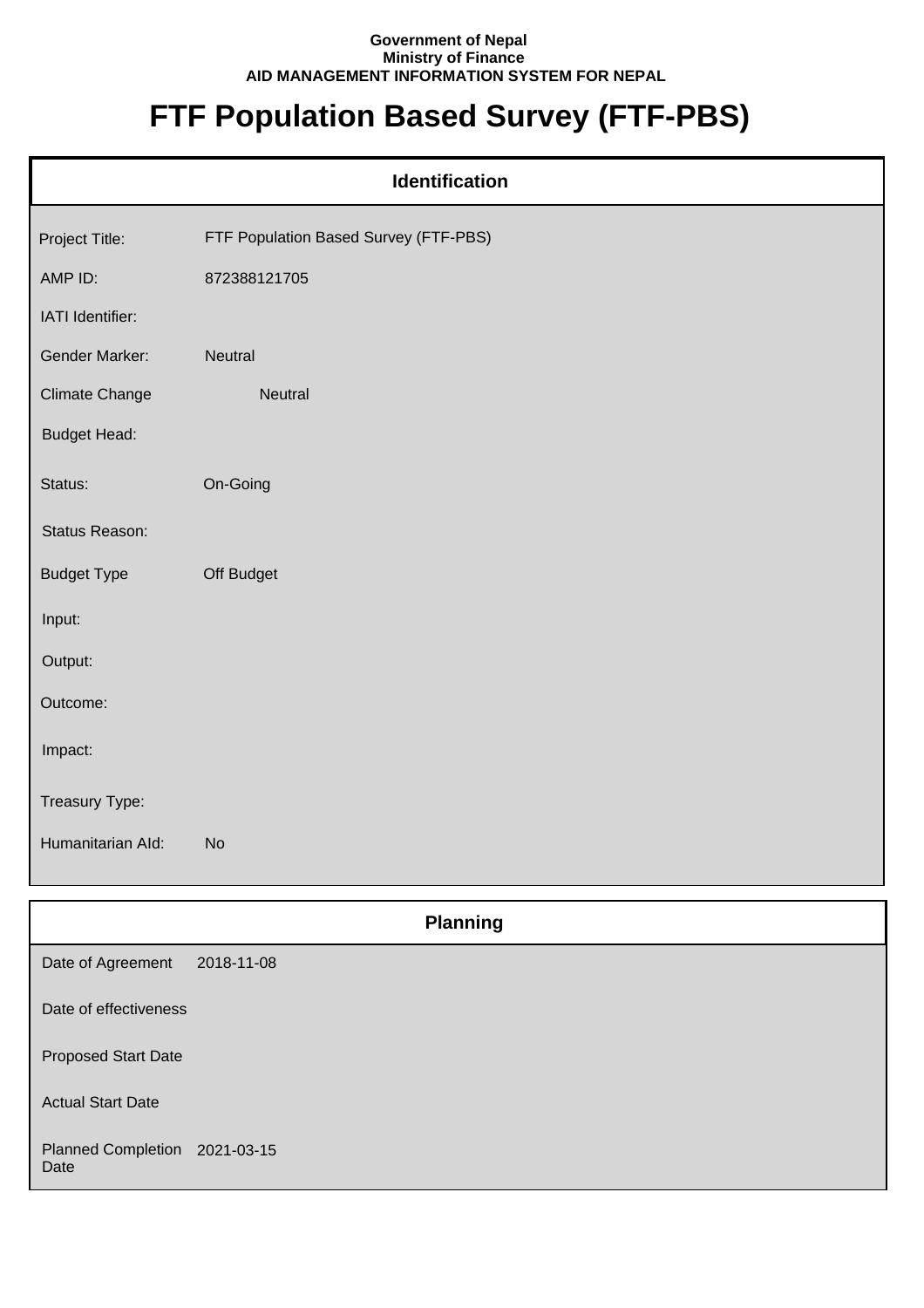| <b>Location</b> |            |
|-----------------|------------|
| Location        | Percentage |
| <b>NEPAL</b>    | 100.0%     |

| <b>National Plan</b>                                                                                                         |            |
|------------------------------------------------------------------------------------------------------------------------------|------------|
| Program                                                                                                                      | Percentage |
| [Agriculture and Food Security] [Macroeconomic Policy and Economic Development Policy<br>[ National Development Plan (NDP) ] | 100.0%     |

| <b>Sector</b>                             |            |
|-------------------------------------------|------------|
| Sector                                    | Percentage |
| Nepal Sector Classification AGRICULTURE 0 | 100.0%     |

| <b>Implementing/Executing Agency</b>                      |        |  |
|-----------------------------------------------------------|--------|--|
| Donor                                                     |        |  |
| U.S. Agency for International Development                 | 0.0%   |  |
| <b>Responsible Organization</b>                           |        |  |
| Ministry of Agriculture, Land Management and Cooperatives | 100.0% |  |
| <b>Executing Agency</b>                                   |        |  |
| U.S. Agency for International Development                 | 100.0% |  |
| <b>Implementing Agency</b>                                |        |  |
| U.S. Agency for International Development                 | 100.0% |  |

| <b>Funding</b>                                   |                       |                    |                               |            |                     |
|--------------------------------------------------|-----------------------|--------------------|-------------------------------|------------|---------------------|
| Transaction<br>Date                              | Type of<br>Assistance | Mode of<br>Payment | Post Earthquake<br>Assistance | Commitment | <b>Disbursement</b> |
| <b>U.S. Agency for International Development</b> |                       |                    |                               |            |                     |
| UNDISBURSED BALANCE                              |                       |                    |                               |            |                     |
| null                                             |                       |                    |                               |            |                     |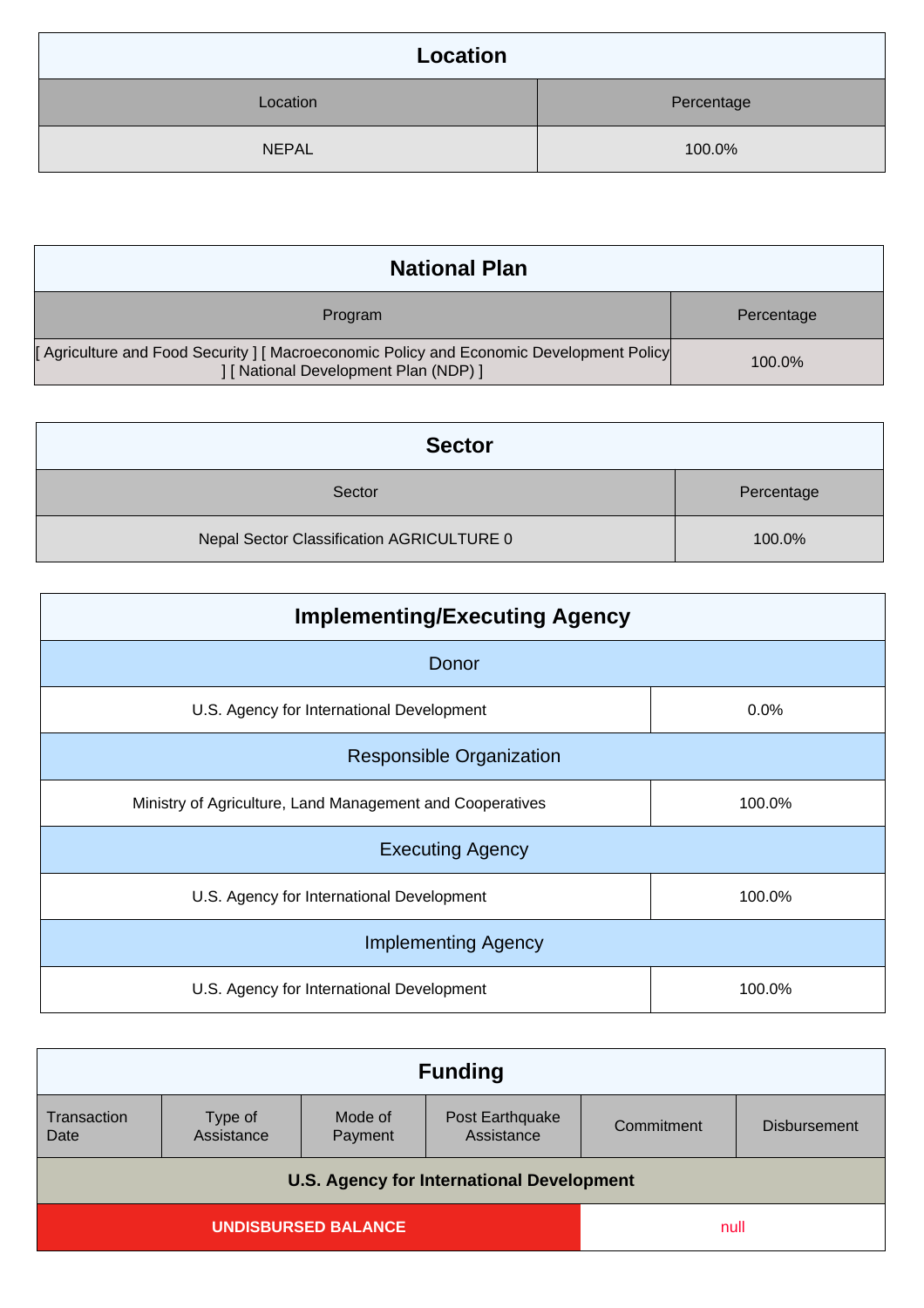| Transaction<br>Date                               | Type of<br>Assistance                   | Mode of<br>Payment | Post Earthquake<br>Assistance | Commitment | <b>Disbursement</b> |
|---------------------------------------------------|-----------------------------------------|--------------------|-------------------------------|------------|---------------------|
|                                                   |                                         |                    | <b>Actual</b>                 |            |                     |
| 11/8/2018                                         | Technical<br>Assistance<br>(Standalone) | Reimbursable       | No.                           | 1,171,514  | 616,100             |
| 9/30/2019                                         | Technical<br>Assistance<br>(Standalone) | Reimbursable       | No.                           |            | 555,414             |
| Total                                             |                                         |                    | 1,171,514                     | 1,171,514  |                     |
| Total (U.S. Agency for International Development) |                                         |                    | 1,171,514                     | 1,171,514  |                     |
| <b>UNDISBURSED BALANCE</b>                        |                                         |                    | $\Omega$                      |            |                     |

| <b>Progress Achieved</b>       |  |
|--------------------------------|--|
| Progress Achieved:             |  |
| Key Problems:                  |  |
| Steps Taken to Solve Problems: |  |

|                                   | <b>Funding Information</b> |
|-----------------------------------|----------------------------|
| <b>Total Actual Commitment</b>    | 1,171,514                  |
| <b>Total Planned Commitment</b>   | $\mathbf 0$                |
| <b>Total Actual Disbursement</b>  | 1,171,514                  |
| <b>Total Planned Disbursement</b> | $\mathbf 0$                |
|                                   |                            |